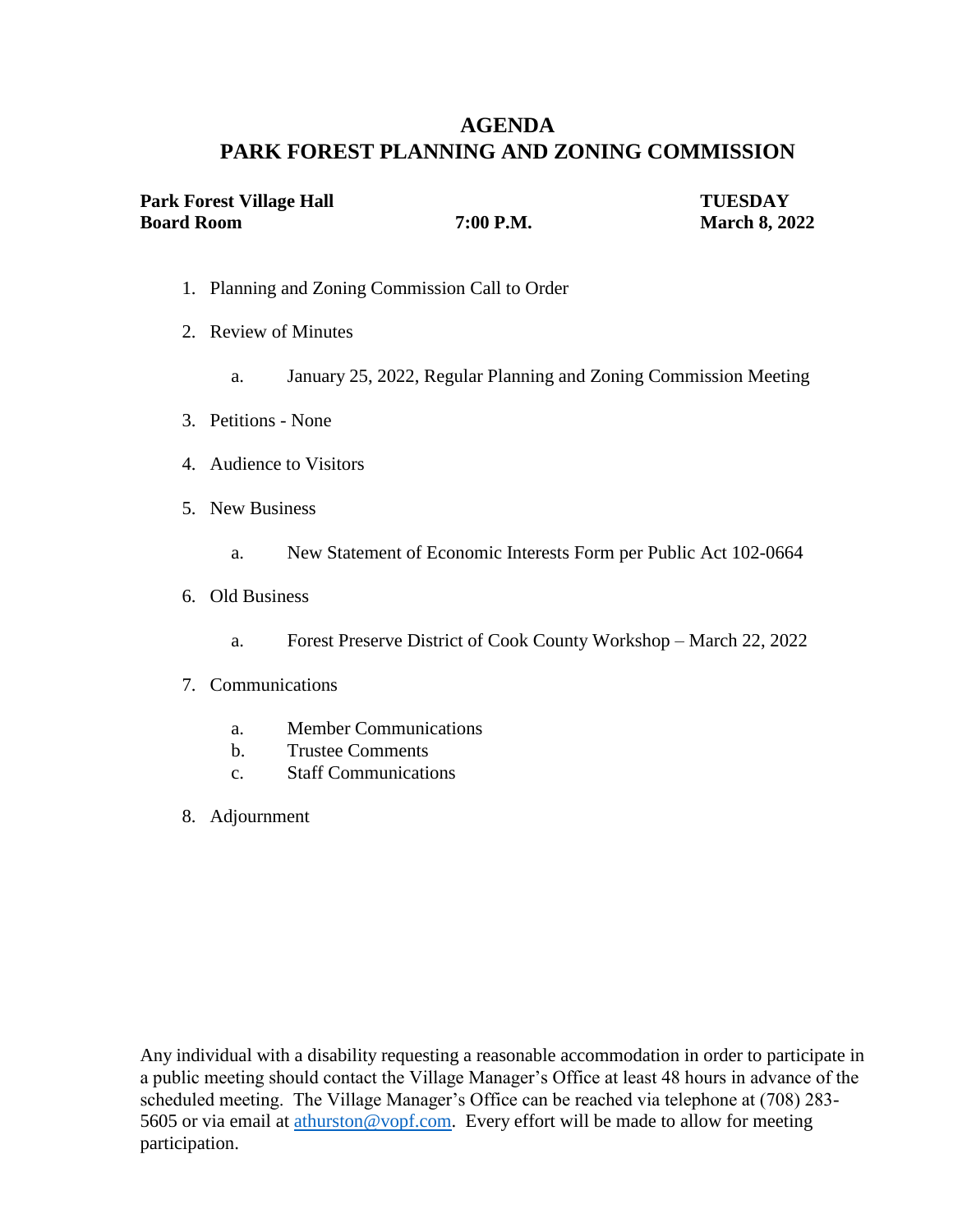#### **Park Forest Planning and Zoning Commission Meeting Minutes Park Forest Board Room and Google Meet Call Tuesday, January 25, 2022**

**Present:** Vice Chair Marguerite Hutchins; Commissioners: Cynthia Burton-Prete, Kim Elmore-Perkins, Denise Poston, Doug Price; Trustee Liaison Maya Hardy

**Staff:** Andrew Brown, Planner; Sandra Zoellner, Director of Economic Development and Planning, Karla R. Dixon, Housing Caseworker

**Absent:** Chair Vernita Wickliffe-Lewis; Commissioner Samuel Brooks

**Visitors:** None.

**Call to Order:** Meeting was called to order at 7:18 pm.

**Review of Minutes November 9, 2021:** Motion to approve the minutes was made by Burton-

Prete. Seconded by Price. All in favor.

**Petitions:** None.

**Audience to Visitors:** None.

**New Business:** 

#### **a. Review and discussion of draft 2021 Annual Report**

A motion was made by Price to accept the 2021 Annual Report made by the Staff. It was seconded by Burton-Prete. All in favor.

#### **b. Review and discussion of draft 2022 Goals and Objectives**

Brown suggested having a workshop on redevelopment activities. This will be added to Goal #4. Brown stated that he would be open to doing a workshop with the Commissioners. It would be geared towards Eastgate. Poston asked if there are any other areas that they can focus on. Zoellner inquired if the commissioners were interested in residential or commercial redevelopment. Hutchins stated it would be good to have both.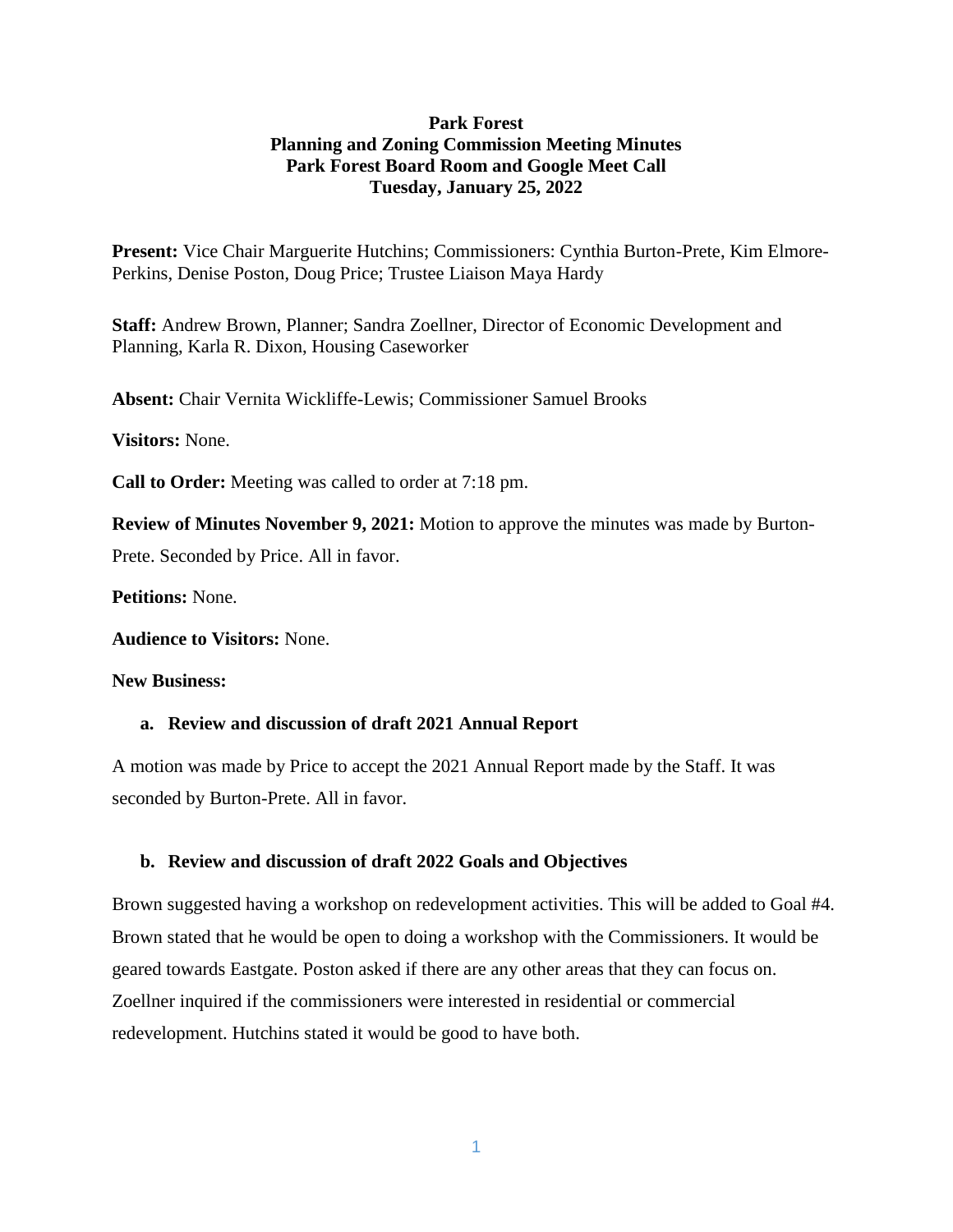Burton-Prete inquired about sexual harassment training that is required by the State of Illinois and wondered if it should be added to their Goals for 2022. It was agreed to add it in place of the second bullet point in Goal #6: Request that the Village Attorney conduct a workshop for the Planning and Zoning Commission on the process of approval of variations.

A motion to approve the 2022 Goals and Objectives with changes was made by Price. Seconded by Burton-Prete. All in favor.

#### **c. Discuss Meeting date schedule and time**

The Planning and Zoning Commission will continue to meet on the 2nd Tuesday of each month with the 4th Tuesday as needed from  $7 \text{ pm} - 9 \text{ pm}$ .

#### **Old Business:**

#### **a. Forest Preserve District of Cook County – Open House – rescheduled to March**

Hutchins inquired about the date of the meeting. Brown stated that the meeting was pushed back to March 22 but he wanted to address the commissioners about potential time slots. It was agreed by the Commissioners that the chosen time slot of 6 pm – 8 pm would be preferable.

#### **Communications:**

#### a. **Member Communications**

Burton-Prete welcomed Andrew Brown aboard as the new Planner for Park Forest. Price inquired about the struggle to make a quorum in the last few meetings. It was stated that the Planning and Zoning Commission is now a seven (7) member committee and only needs four (4) to make a quorum instead of five (5). It will be a hybrid meeting of in person and video/conference call for the immediate future.

#### b. **Trustee Comments**

Hardy mentioned that the Park Forest Oscar awards will be held this Friday at Freedom Hall. Due to COVID-19, there is a limit of 75 attendees. There will be refreshments from 5:00 pm – 5:45 pm followed by the presentation. A document shredding event will be held on Saturday, April 30 at 9:00 am in the Village Hall parking lot. The Board of Trustees finished their strategic goals. B2B was the consulting company that guided the Village Board through the strategic goal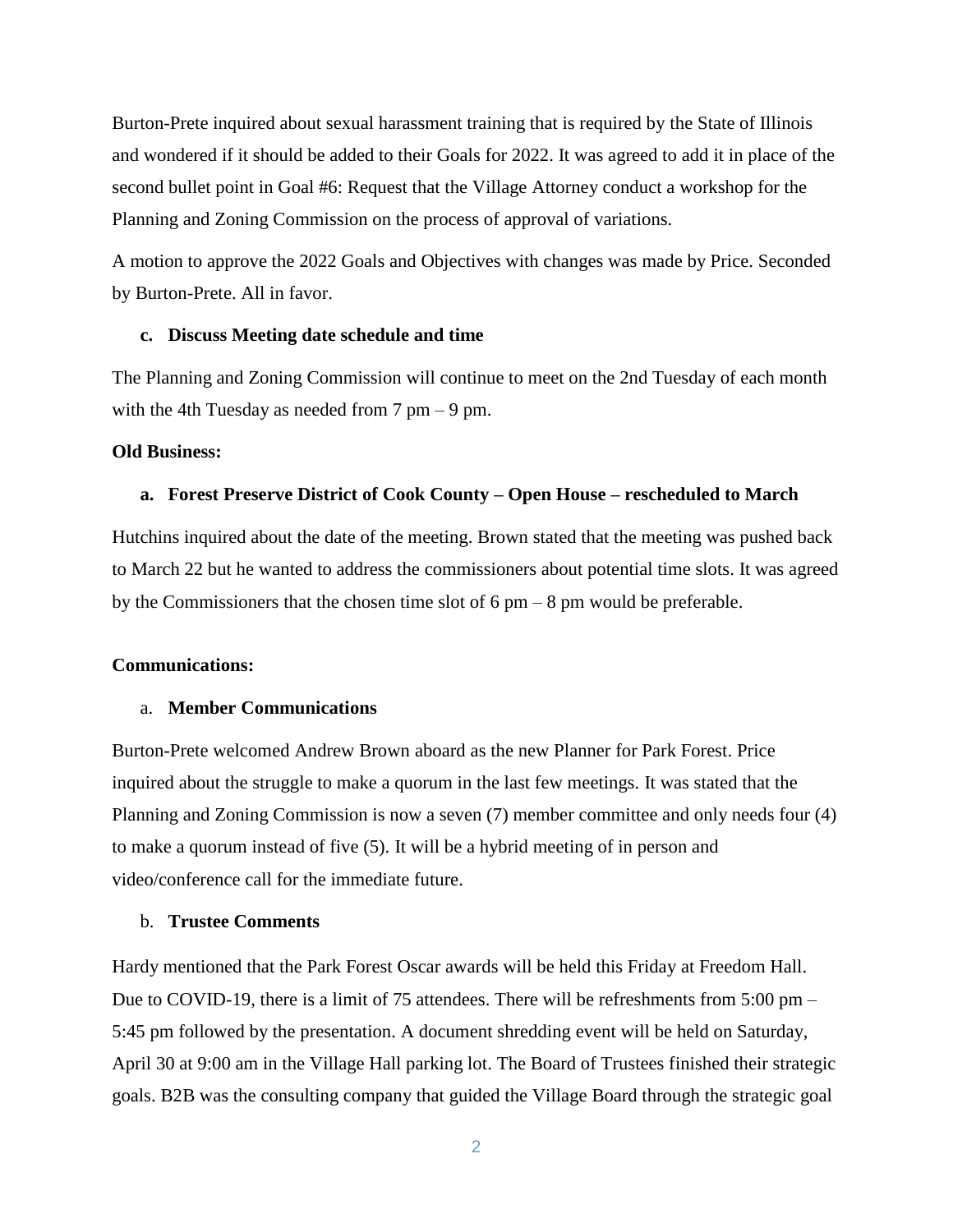formation process. The Fence Ordinance committee is now formed. Hardy will have more information regarding the committee at the next meeting.

#### c. **Staff Communications**

Zoellner stated that the Village is updating the Downtown master plan. The Village and consultant started the process in January. In a couple of weeks, consultants will be meeting with senior staff and the planning process requires putting together a downtown planning advisory committee. The consultants will be working with them directly. There will be about six (6) meetings lasting two (2) hours. It will also require 40 hours of reading. It will be in conjunction with EDAG. Burton-Prete volunteered and suggested meeting between 6 pm – 8 pm. Burton-Prete also nominated Price as an alternate volunteer.

**Adjournment:** A motion was made by Elmore-Perkins. Seconded by Burton-Prete. All in favor. Meeting adjourned at 8:28 pm.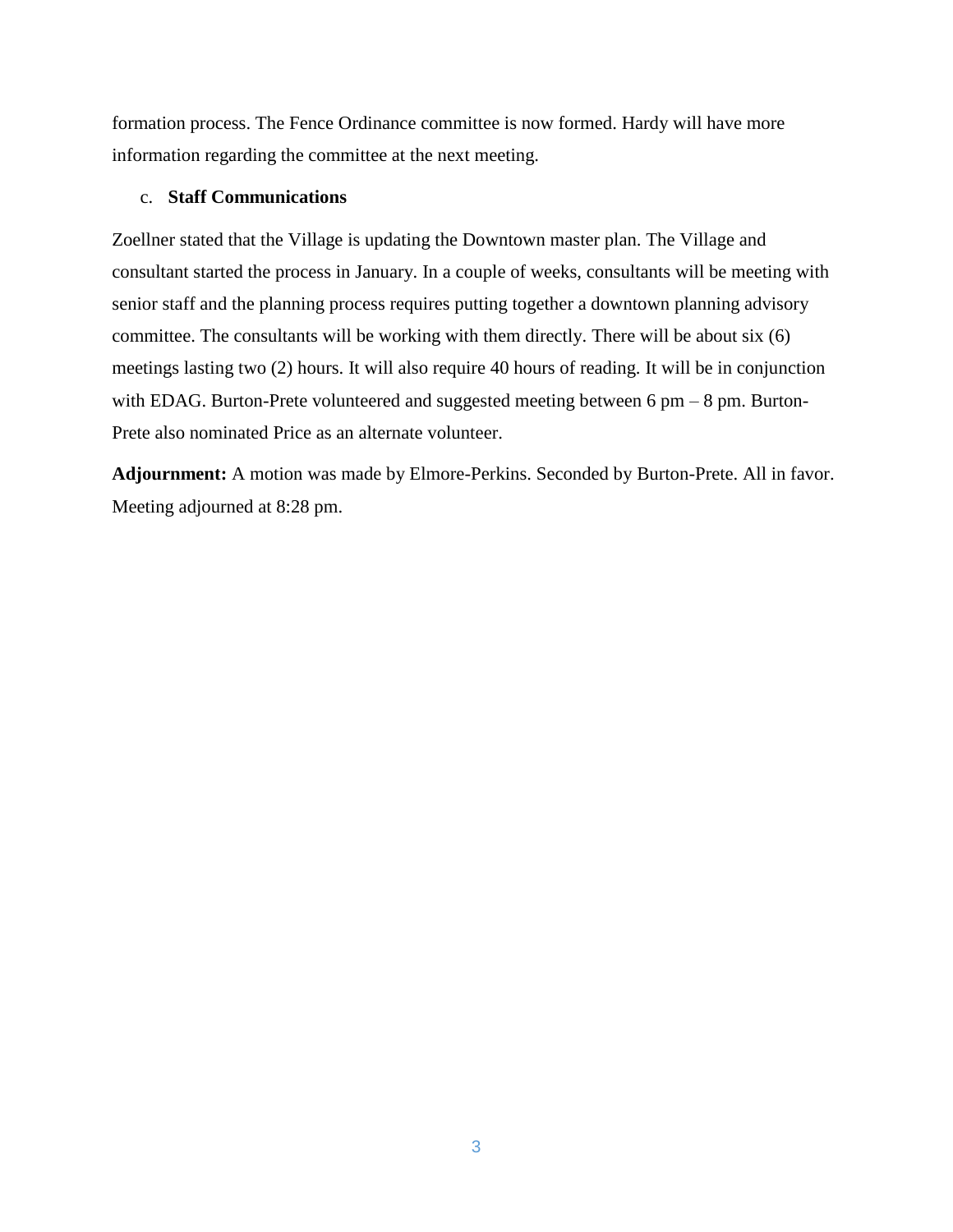# **New Statement of Economic Interests Form for 2022. Stay Tuned for Critical Written Guidance from the Secretary of State's Office**

**rsnlt.com**[/education/2022/02/16/new-statement-of-economic-interests-form-for-2022-stay-tuned-for-critical-written](https://www.rsnlt.com/education/2022/02/16/new-statement-of-economic-interests-form-for-2022-stay-tuned-for-critical-written-guidance-from-the-secretary-of-states-office/)guidance-from-the-secretary-of-states-office/

February 16, 2022

May 1<sup>st</sup> is the annual deadline for elected and appointed officials and certain employees to file the Statement of Economic Interests form ("Form") required by the *Illinois Governmental Ethics Act*.

This year, individuals starting the task of completing the Form will note that the Form and its instructions are completely new. The new Form and instructions reflect amendments to the law by *Public Act 102-0664, effective January 1, 2022.* Among other things, the amendments of P.A. 102-0664 expand the disclosure of financial interests and indebtedness required to be included in the Form.

For many filers, completing the new Form will unfortunately not be a simple or straightforward endeavor because of the technical nature of the questions asked and the new definitions that have been added.

In particular, the new definitions are critical to understanding the scope of the Form. For example, the term "asset" means an item that is "owned and has monetary value" including: stocks, bonds, mutual funds, exchange-traded funds, commodity futures, investment real estate (which is another definition), beneficial interests in trusts, and business and partnership interests. The definition then specifically lists certain exclusions including: personal residences, personal vehicles, savings or checking accounts, governmental bonds and securities, Medicare benefits, inheritances or bequests, diversified funds, annuities, pensions, retirement accounts, college savings plans, and certain other tax-advantaged savings programs, and tangible personal property. 5 ILCS 420/1-102.5. In addition to the term "asset," there are 13 other definitions that apply because of P.A. 102-0664.

Critically, P.A. 102-0664 requires the Illinois Secretary of State to develop and make publicly available online written guidance relating to the completion and filing of the form. 5 ILCS 420/4A-102(c). This guidance is important because P.A. 102-0664 provides that statements made in the Form that are made in reasonable good faith reliance on the published guidance from the Secretary of State will not constitute a willfully false or incomplete statement and such reliance will therefore be a defense to the Class A misdemeanor penalty that remains unchanged in the Ethics Act.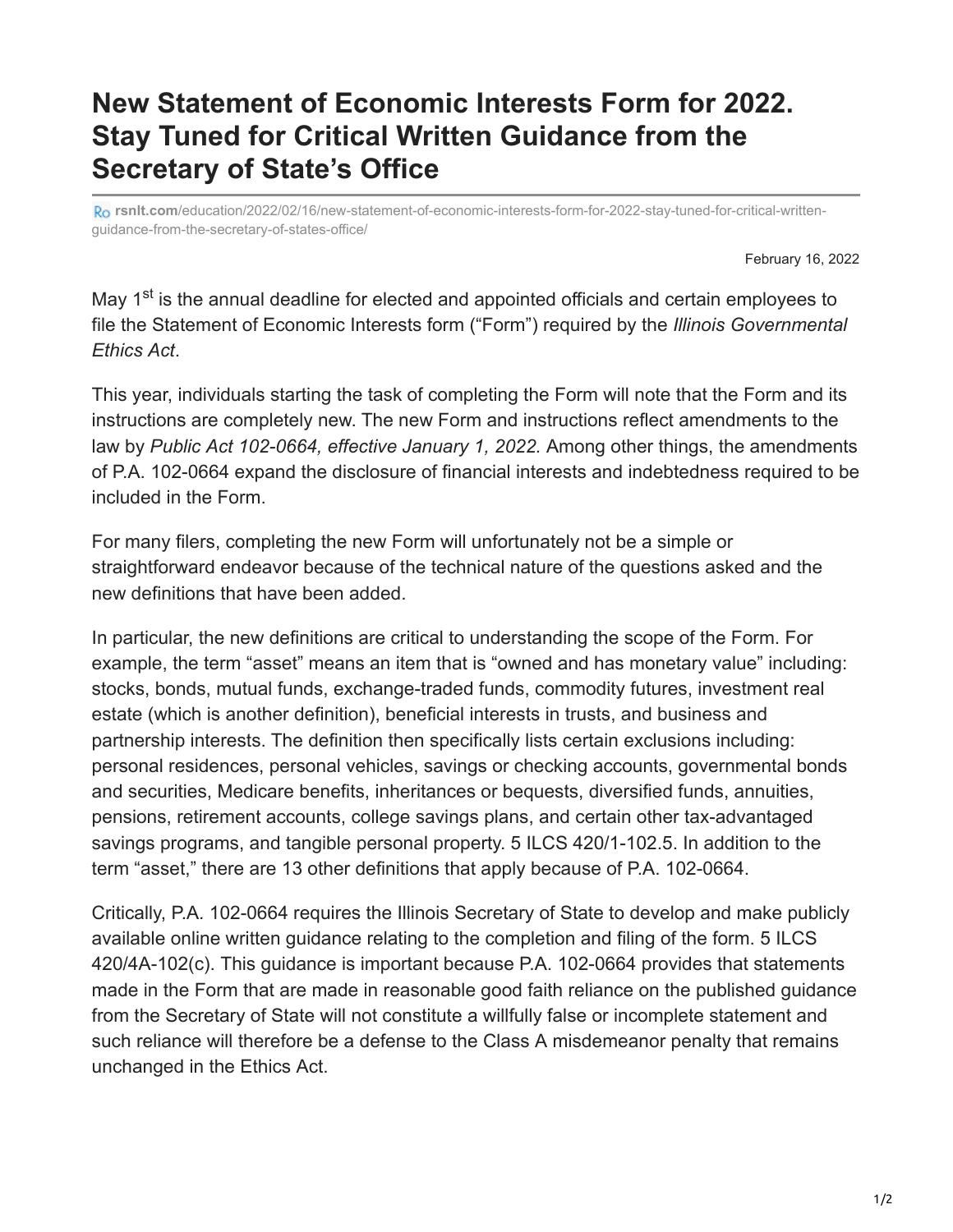We have been advised by the Secretary of State's office to expect the written guidance around the first week of March. Given the new and complex form and the reliance that can be placed on the Secretary of State's guidance, filers should strongly consider waiting to file the Form until the guidance has been issued, unless filers are candidates who must obtain and submit a receipt for filing the form to comply with ballot access deadlines. We will update this Law Alert once the Secretary of State's guidance is released.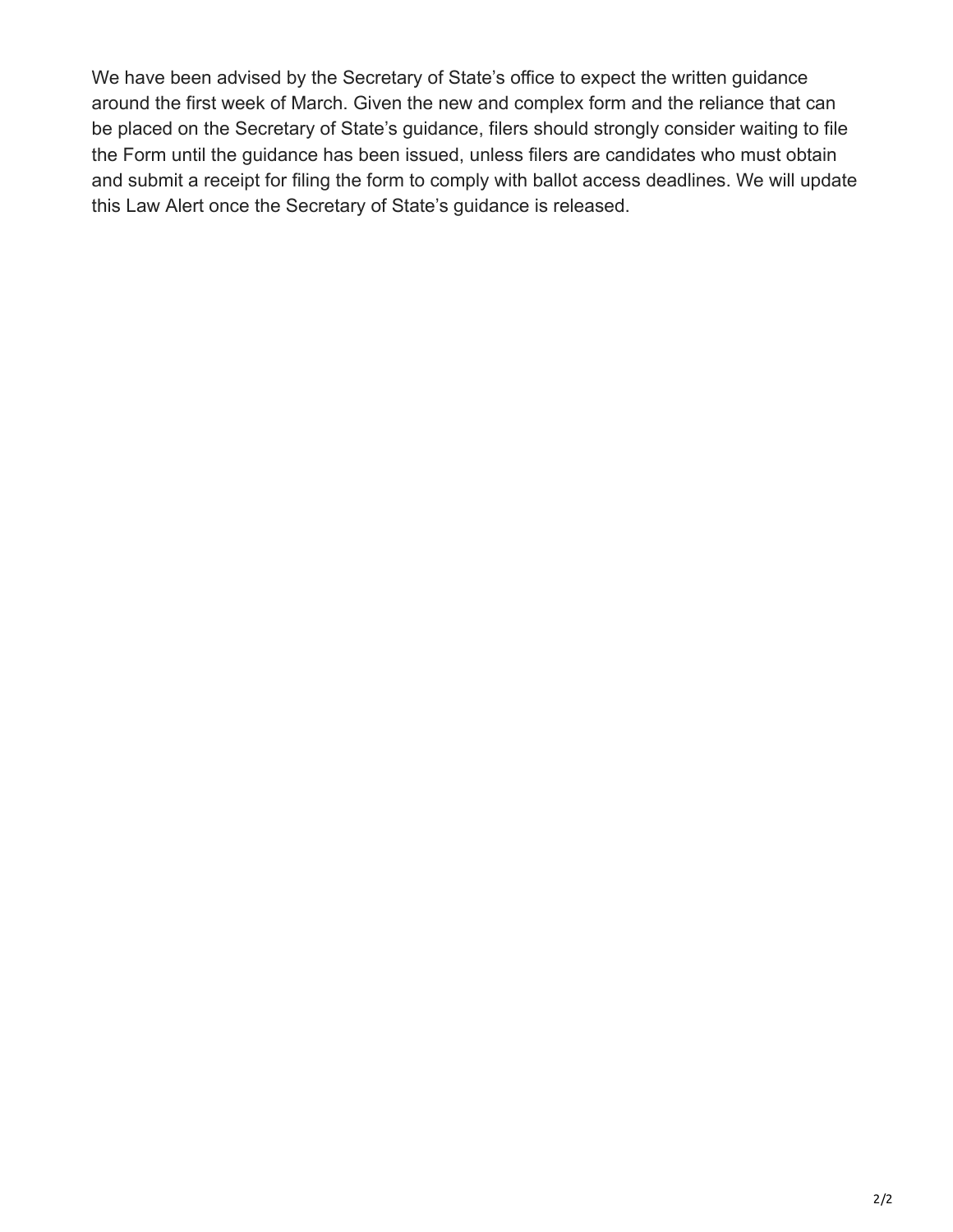#### **PLANNING AND ZONING COMMISSION 2022 GOALS AND OBJECTIVES**

## **GOAL #1**

Review and act expeditiously to make recommendations on existing and new development proposals.

#### **OBJECTIVES**

• Review all development proposals and other land use requests as submitted throughout the year.

#### **TIME LINE**

This is an ongoing goal that will be implemented throughout the year as development proposals are submitted.

## **GOAL #2**

Amend Village's Unified Development Ordinance as needed.

#### **OBJECTIVES**

• Pending review of the draft ordinance by the Illinois Department of Natural Resources, conduct public meetings and formal public hearings as needed to ensure full public awareness of the impacts of the new storm water management ordinance.

## **TIME LINE**

This is an ongoing goal that will be implemented throughout the year as requests to amend the UDO are submitted.

#### **GOAL #3**

Implement the Priority #2 actions of the *Strategic Plan for Land Use and Economic Development* regarding the Plan for South Western Avenue Annexation.

#### **OBJECTIVES**

- Recognize the high importance of preparing for development in this area because it is one of the limited areas for new development in Will County, and it has the potential for attracting development resulting from the South Suburban Airport and the Illiana Expressway.
- Promote new development along South Western Avenue.

#### **TIME LINE**

These Objectives should be pursued in the order listed.

#### **GOAL #4**

Implement the Priority #2 actions of the *Strategic Plan for Land Use and Economic Development* regarding the Plans for the Eastgate Neighborhood

## **OBJECTIVES**